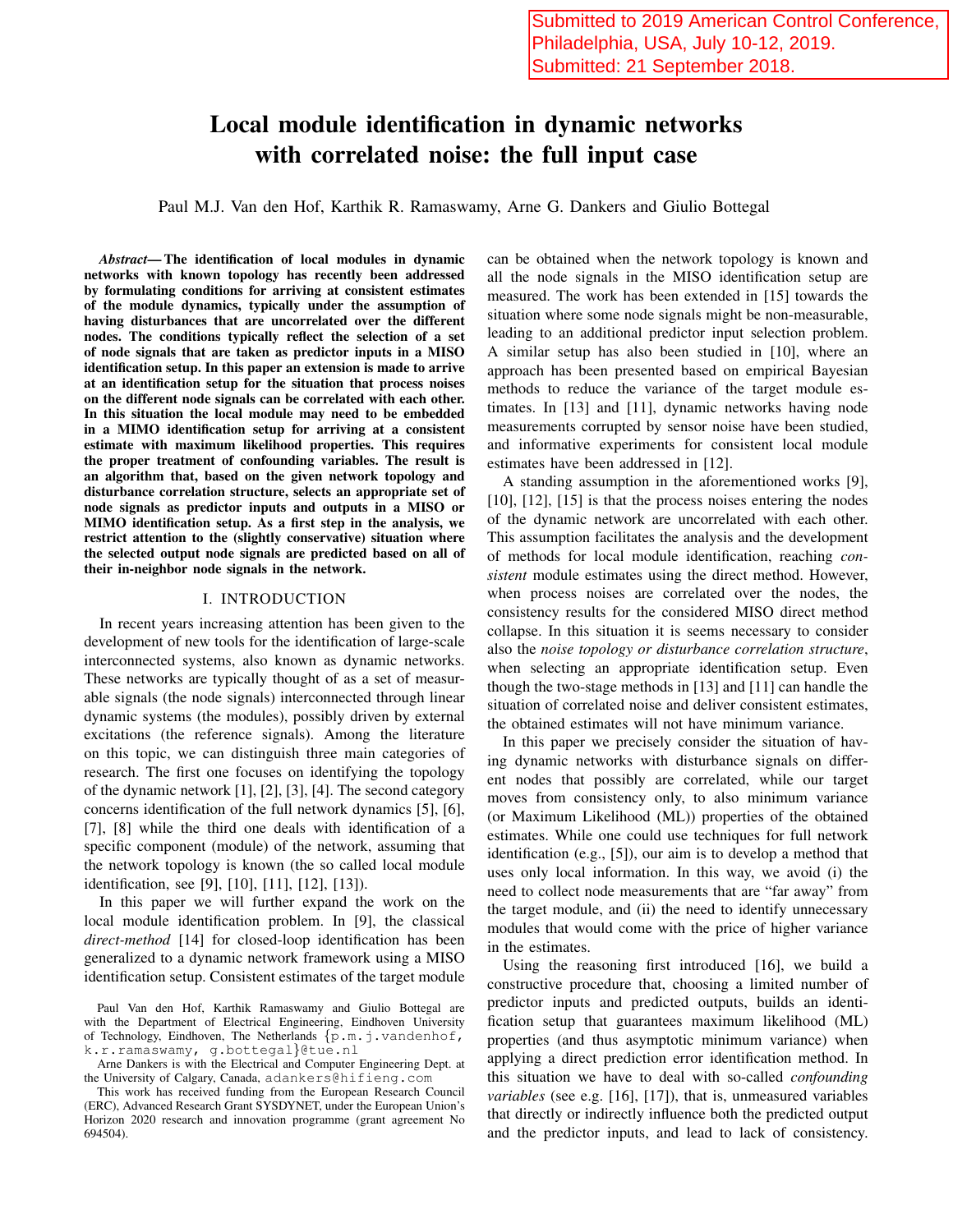A direct influence, caused by correlated process noise, can be treated by adding predicted outputs to our identification setting, while an indirect influence, caused by unmeasured nodes, can be resolved by adding predictor inputs. In this paper, we restrict our attention to the situation where all the nodes that are in-neighbors of predicted outputs are measured, which we refer to as the *full input case*.

This paper is organized as follows. In section II, the dynamic network setup is defined. Section III provides a summary of available results from the existing literature of local module identification related to the context of this paper. Next, important concepts and notations used in this paper are defined in Section IV. Section V provides an algorithm for selecting the predictor inputs and predicted outputs while the MIMO identification setup and predictor model are provided in the next section. Section VII presents the main results of this paper followed by two illustrative examples of the introduced method in the subsequent section. Conclusions are discussed in section IX.

#### II. NETWORK SETUP

Following the basic setup of [9], a dynamic network is built up out of L scalar *internal variables* or *nodes*  $w_j$ ,  $j =$  $1, \ldots, L$ , and K *external variables*  $r_k$ ,  $k = 1, \ldots K$ . Each internal variable is described as:

$$
w_j(t) = \sum_{\substack{l=1\\l \neq j}}^L G_{jl}(q)w_l(t) + r_j(t) + v_j(t)
$$
 (1)

where  $q^{-1}$  is the delay operator, i.e.  $q^{-1}w_j(t) = w_j(t-1)$ ;

- $G_{il}$  is a proper rational transfer function matrix, and the single transfer functions  $G_{jl}$  are referred to as *modules*.
- $\bullet$   $r_i$  are *external variables* that can directly be manipulated by the user and that may or may not be present; if  $r_j$  is not present it is replaced by  $r_j = 0$ .
- $v_j$  is *process noise*, where the vector process  $v =$  $[v_1 \cdots v_L]^T$  is modelled as a stationary stochastic process with rational spectral density, such that there exists a white noise process  $e := [e_1 \cdots e_L]^T$ , with covariance matrix  $\Lambda > 0$  such that  $v(t) = H(q)e(t)$ , where H is square, stable, monic and minimum-phase.

In line with the situations considered in [7], we will assume that either all modules in G are strictly proper, or that  $\Lambda$  is restricted to be diagonal.

When combining the  $L$  node signals we arrive at the full network expression

$$
\begin{bmatrix} w_1 \\ w_2 \\ \vdots \\ w_L \end{bmatrix} = \begin{bmatrix} 0 & G_{12} & \cdots & G_{1L} \\ G_{21} & 0 & \ddots & \vdots \\ \vdots & \ddots & \ddots & G_{L-1} \\ G_{L1} & \cdots & G_{L} & L-1 & 0 \end{bmatrix} \begin{bmatrix} w_1 \\ w_2 \\ \vdots \\ w_L \end{bmatrix} + \begin{bmatrix} r_1 \\ r_2 \\ \vdots \\ r_K \end{bmatrix} + H \begin{bmatrix} e_1 \\ e_2 \\ \vdots \\ e_L \end{bmatrix}
$$

which results in the matrix equation:

$$
w = Gw + r + He.
$$
 (2)

The identification problem to be considered is the problem of identifying one particular module  $G_{ii}(q)$  on the basis of measured variables  $w$ , and possibly  $r$ .

## III. AVAILABLE RESULTS

We address the so-called local identification problem of estimating one single module on the basis of measured node variable signals and possibly external excitation signals. In the current approaches to this problem, attention has been given to the selection of predictor input variables, when the target is to identify module  $G_{ji}^0$  consistently.

Let us define  $\mathcal{N}_j$  as the set of node indices k such that  $G_{jk} \neq 0$ , i.e. the node signals in  $\mathcal{N}_j$  are the in-neighbors of the node signal  $w_i$ . Let  $\mathcal{D}_i$  denote the set of indices of the internal variables that are chosen as predictor inputs. Let  $\mathcal{Z}_j$  denote the set of indices not in  $\{j\} \cup \mathcal{D}_j$ , i.e.  $\mathcal{Z}_j = \{1, \ldots, L\} \setminus \{\{j\} \cup \mathcal{D}_j\}$ . Let  $w_{\mathcal{D}}$  denote the vector  $[w_{k_1} \cdots w_{k_n}]^T$ , where  $\{k_1, \ldots, k_n\} = \mathcal{D}_j$ . Let  $r_{\mathcal{D}}$  denote the vector  $[r_{k_1} \cdots r_{k_n}]^T$ , where  $\{k_1, \ldots, k_n\} = \mathcal{D}_j$ , and where the  $\ell$ th entry is zero if  $r_\ell$  is not present in the network (i.e.  $\ell \notin \mathcal{R}$ ). The vectors  $w_z$ ,  $v_p$ ,  $v_z$  and  $r_z$  are defined analogously. The ordering of the elements of  $w<sub>D</sub>$ ,  $v<sub>D</sub>$ , and  $r<sub>D</sub>$ is not important, as long as it is the same for all vectors. The transfer function matrix between  $w_p$  and  $w_j$  is denoted  $G_{j_p}^0$ . The other transfer function matrices are defined analogously. By this notation, the network equations (2) is rewritten as:

$$
\begin{bmatrix} w_j \\ w_p \\ w_z \end{bmatrix} = \begin{bmatrix} 0 & G_{jp}^0 & G_{jz}^0 \\ G_{pj}^0 & G_{pp}^0 & G_{pz}^0 \\ G_{zj}^0 & G_{zp}^0 & G_{zz}^0 \end{bmatrix} \begin{bmatrix} w_j \\ w_p \\ w_z \end{bmatrix} + \begin{bmatrix} v_j \\ v_p \\ v_z \end{bmatrix} + \begin{bmatrix} r_j \\ r_p \\ r_z \end{bmatrix},
$$
(3)

where  $G_{\text{DD}}^0$  and  $G_{\text{ZZ}}^0$  have zeros on the diagonal.

Identification of module  $G_{ji}^0$  can now be done by selecting  $\mathcal{D}_j$  such that  $i \in \mathcal{D}_j$ , and subsequently estimating a multipleinput single output model including all modules  $G_{jk}^0$ ,  $k \in$  $\mathcal{D}_i$ . This can be done by considering the prediction error

$$
\varepsilon_j(t,\theta) = w_j(t) - \hat{w}_j(t|t-1,\theta)
$$
  
=  $H_j(\theta)^{-1} \left( w_j - \sum_{k \in \mathcal{D}_j} G_{jk}(\theta) w_k - r_j \right)$  (4)

where arguments  $q$  and  $t$  have been dropped for notational clarity. The parameterized transfer functions  $G_{ik}(\theta)$ ,  $k \in \mathcal{D}_j$ and  $H_j(\theta)$  are estimated by minimizing the sum of squared (prediction) errors:  $V_j(\theta) = \frac{1}{N} \sum_{t=0}^{N-1} \varepsilon_j^2(t, \theta)$ , where N is the length of the data set. We refer to this identification method as the *direct method*, [9]. Let  $\theta_N$  denote the minimizing argument of  $V_i(\theta)$ .

The following results are available from previous work:

- When  $\mathcal{D}_j$  is chosen equal to  $\mathcal{N}_j$  and noise  $v_j$  is uncorrelated to all  $v_k$ ,  $k \in \mathcal{D}_j$ , then  $G_{ji}^0$  can be consistently estimated in a MISO setup, provided that there is enough excitation in the predictor input signals, see [9].
- When  $\mathcal{D}_j$  is a subset of  $\mathcal{N}_j$ , confounding variables<sup>1</sup> can occur in the estimation problem, and these have to be taken into account in the choice of  $\mathcal{D}_j$  in order to arrive at consistent estimates of  $G_{ji}^0$ , see [15]. This situation has been analyzed for uncorrelated disturbances only, i.e.  $\Phi_v$  being diagonal.

<sup>1</sup>A confounding variable is an unmeasured variable that is correlated to both the input and output of an estimation problem. [18]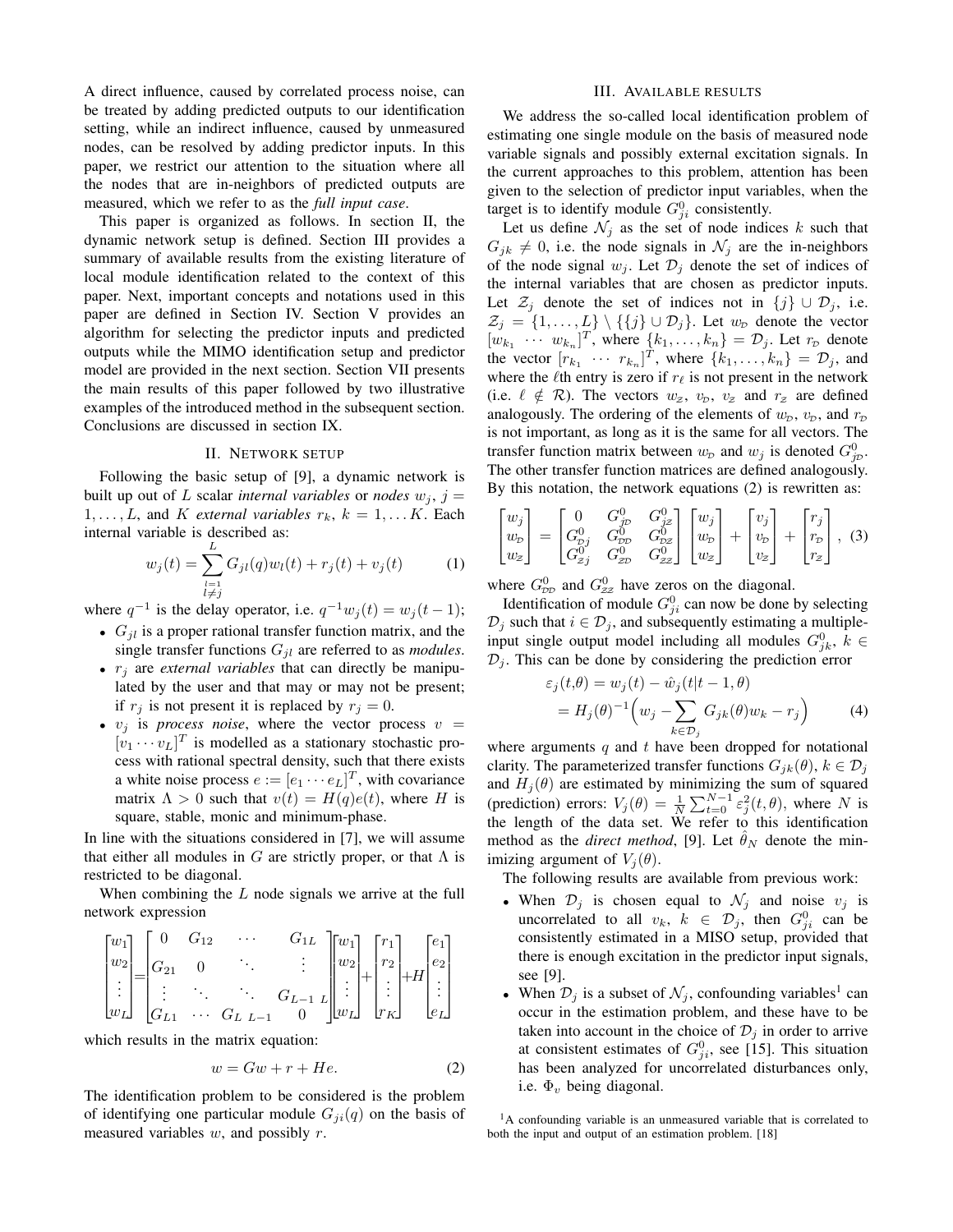- In [17] relaxed conditions for the previous situation have been formulated, while still staying in the context of MISO identification with  $\Phi_v$  being diagonal. This is particularly done by choosing additional predictor input signals that are not in  $\mathcal{N}_i$ , i.e. that are no in-neighbors of the output  $w_i$  of the target module.
- Irrespective of noise correlations, an indirect/two-stage identification method can be used to arrive at consistent estimates of  $G_{ji}^0$ , if particular conditions on  $\mathcal{D}_j$  are satisfied, [9], [15]. However the drawback of indirect methods is that they do not allow for a maximum likelihood analysis, i.e. they will not lead to minimum variance results.

The step that we would like to make in this paper, is to go beyond consistency properties, and to formulate an identification setup that leads to Maximum Likelihood properties, and thus also minimum variance properties, of the estimated module, for the situation that the disturbance signals can be correlated, i.e.  $\Phi_v$  not necessarily being diagonal. This requires a more careful treatment and modelling of the noise that is acting on the different node signals. In [16] a twonode example network has been studied, which has led to the following two suggestions:

- confounding variables can be dealt with by modelling correlated disturbances on the node signals, and
- this can be done by moving from a MISO identification setup to a MIMO setup.

These suggestions are being worked out in the current paper, and, as a first step in this analysis, we will stay in the situation of "full input modeling", meaning that for every node signal that is included as a predicted output we will include all in-neighbors in the network as predictor input. A relaxation of this condition is left for future work. We will first present an example to explain the mechanism.

*Example 1:* Consider the network sketched in Figure 1, and let module  $G_{21}$  be the target module for identification.



Fig. 1. Example network

If the node signals  $w_1$ ,  $w_2$  and  $w_4$  can be measured, then a two-input one-output model with inputs  $w_1, w_4$  and output  $w_2$  will (under the appropriate conditions) lead to a consistent estimate of  $G_{21}$  and  $G_{24}$ , provided that the disturbance signal  $v_2$  is uncorrelated to the signals  $v_1$  and  $v_4$ . However if e.g.  $v_4$  and  $v_2$  are correlated, then consistency is lost for this approach. A solution is then to include  $w_4$  in the set of predicted outputs, and by adding node signal  $w_3$  as predictor input for  $w_4$ . We then combine predicting  $w_2$  on the basis of  $(w_1, w_4)$  with predicting  $w_4$  on the basis of  $w_3$ . The correlation between  $v_2$  and  $v_4$  is then covered by modelling a  $2 \times 2$  noise model of the joint process  $(v_2, v_4)$ .

In the next sections we will formalize the procedure as sketched in Example 1 for general networks.

## IV. CONCEPTS AND NOTATION

*Definition 1 (confounding variable):* Given a dynamic network, with the interconnection structure defined by

$$
w = Gw + He + r \tag{5}
$$

with  $cov(e) = I$ , and consider the graph related to this network, with node signals w and e. Let  $w_{\mathcal{D}}$  and  $w_{\mathcal{Y}}$  be two subsets of node signals in  $w$ .

Then an unmeasured noise  $e_\ell$  in e is a *confounding variable for the estimation problem*  $w_{\mathcal{D}} \rightarrow w_{\mathcal{Y}}$ , if there exist simultaneous paths from  $e_\ell$  to node signals in  $w_\mathcal{D}$  and  $w_\mathcal{V}$ , while these paths are either direct or only run through nodes that are not in  $w_{\mathcal{D}} \cup w_{\mathcal{Y}}$ .

We will denote  $w_y$  as the node signals in w that serve as predicted outputs, and  $w<sub>D</sub>$  as the node signals in w that serve as predictor inputs. Next we decompose  $w_y$  and  $w_p$  in disjunct sets according to:  $\mathcal{Y} = \mathcal{Q} \cup \{o\}$  ;  $\mathcal{D} = \mathcal{Q} \cup \mathcal{A} \cup \mathcal{B}$ where  $w_{\Omega}$  are the node signals that are common in  $w_{\Omega}$  and  $w_{\mathcal{D}}$ ;  $w_o$  is the output  $w_j$  of the target module; if  $j \in \mathcal{Q}$ then  $\{o\}$  is void;  $A \subset \mathcal{N}_i$  and  $B \not\subset \mathcal{N}_i$ , to be specified later on. Additionally we denote  $w_z$  as the node signals in w that are neither predicted output nor predictor input, i.e.  $\mathcal{Z} = \mathcal{L} \setminus \{ \mathcal{D} \cup \mathcal{Y} \}, \text{ where } \mathcal{L} = \{ 1, 2, \cdots L \}.$ 

# V. ALGORITHM FOR SIGNAL SELECTION: FULL INPUT CASE

In order to arrive at an appropriate identification setup we will take the following strategy:

- We start by constructing sets  $Q$  and  $A$  in such a way that all w-in-neighbors of  $w_y$  are included in  $w_{\phi\downarrow A}$  and that all disturbance terms  $v_k$ ,  $k \in A$  are uncorrelated to disturbance terms  $v_{\ell}, \ell \in \mathcal{Y}$ .
- Then we choose  $w_B$  as a subset of nodes that are not in  $w_y$  nor in  $w_{\mathcal{A}}$ . This set needs to be introduced to deal with confounding variables, and will be further specified in Section VII.
- Finally, we define the identification setup as the estimation problem  $w_{\mathcal{D}} \to w_{\mathcal{Y}}$ .

The conditions that need to be imposed on the selection of  $w<sub>B</sub>$  in order to arrive at attractive properties of the estimation results, will be the main subject of analysis in this paper.

The following algorithm formalizes the procedure as indicated above.

## Algorithm A

- 1) Select target module  $G_{ii}$
- 2) Include  $j$  in the index set  $\mathcal Y$  of node variables that are to be predicted.
- 3) For every element  $x$  of  $Y$ :
	- a) For every  $k \in \mathcal{N}_x$ :
		- include  $k$  in  $\mathcal{D}$ , and
		- if  $v_k$  is correlated with any  $w_\ell, \ell \in \mathcal{Y}$ , then include  $k$  in  $\mathcal{Y}$ ;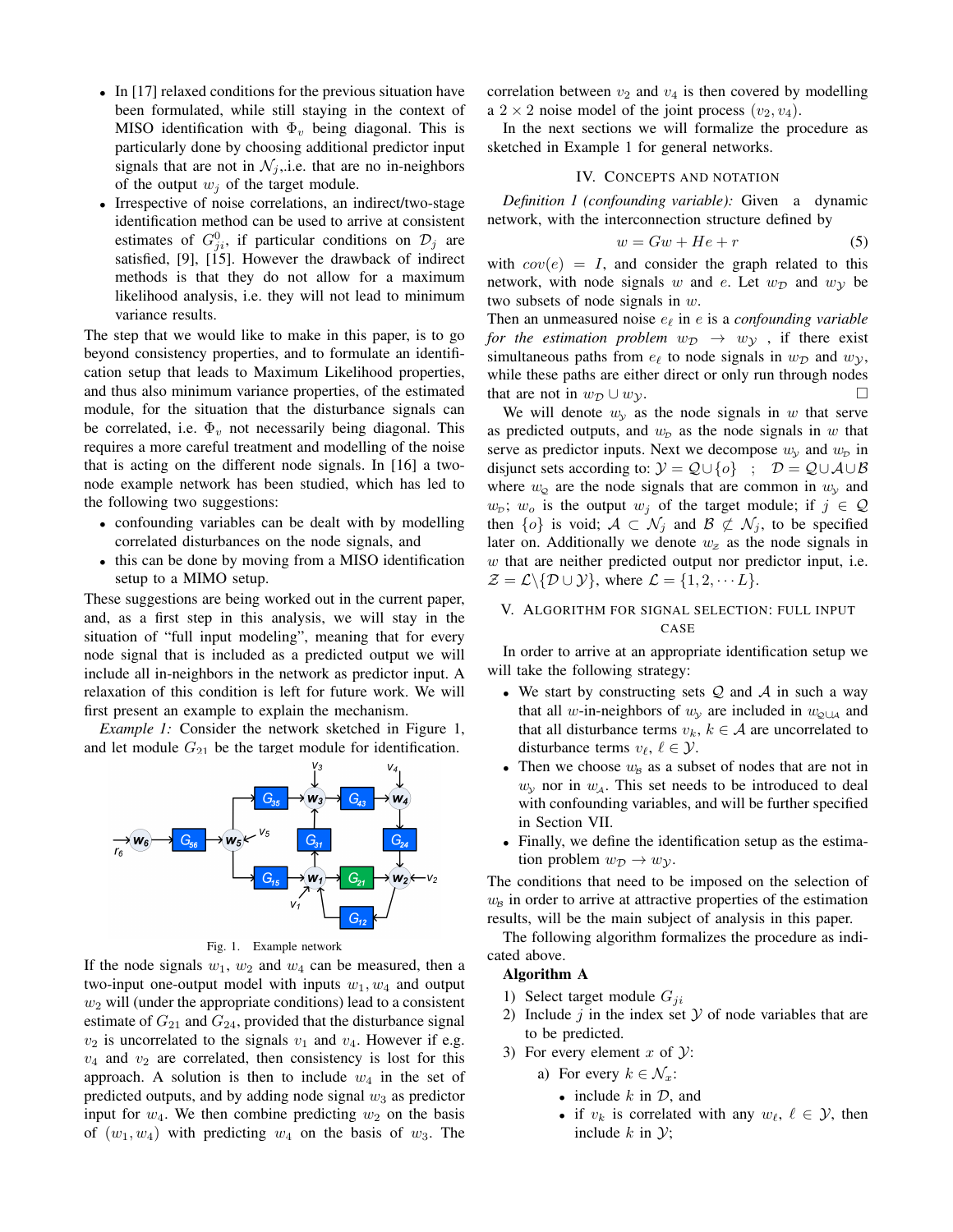- b) If  $Y$  has changed, start step 3 from the beginning again.
- 4) Determine  $Q$  as the intersection of  $Y$  and  $D$ ;
- 5) If  $j \notin Q$  then set  $w_o = w_j$ , else  $w_o$  is void;
- 6) Determine  $A = \mathcal{D} \backslash \mathcal{Q}$ ;
- 7) Make a selection  $\beta$  of node signals that are not in  $\mathcal Y$ and not in A.

When this algorithm finishes, then the set  $Y$  contains the index set of to be predicted node variables, while for each predicted node variable  $x$  in this set, the set of predictor inputs is  $\mathcal{N}_x$ . In this procedure, input nodes with disturbances that are uncorrelated to output disturbances, will block the further growth of the number of signals in  $Q$  and  $A$ , while input nodes with correlated disturbances will require further extension of the sets.

#### VI. MIMO IDENTIFICATION SETUP

On the basis of the decomposition of node signals as defined in the previous section we are going to rewrite the system's equations (5) in the following structured form:

$$
\begin{bmatrix} w_{\mathcal{Q}} \\ w_{o} \\ w_{\mathcal{B}} \\ w_{\mathcal{Z}} \end{bmatrix} = \begin{bmatrix} G_{\mathcal{Q}\mathcal{Q}} & G_{\mathcal{Q}\mathcal{O}} & G_{\mathcal{Q}\mathcal{B}} & G_{\mathcal{Q}\mathcal{A}} & G_{\mathcal{Q}\mathcal{Z}} \\ G_{\mathcal{Q}\mathcal{Q}} & G_{\mathcal{O}\mathcal{O}} & G_{\mathcal{Q}\mathcal{B}} & G_{\mathcal{Q}\mathcal{A}} & G_{\mathcal{Q}\mathcal{Z}} \\ G_{\mathcal{R}\mathcal{Q}} & G_{\mathcal{B}\mathcal{O}} & G_{\mathcal{R}\mathcal{B}} & G_{\mathcal{R}\mathcal{A}} & G_{\mathcal{R}\mathcal{Z}} \\ G_{\mathcal{A}\mathcal{Q}} & G_{\mathcal{A}\mathcal{O}} & G_{\mathcal{A}\mathcal{B}} & G_{\mathcal{A}\mathcal{A}} & G_{\mathcal{A}\mathcal{Z}} \\ G_{\mathcal{Z}\mathcal{Q}} & G_{\mathcal{Z}\mathcal{O}} & G_{\mathcal{Z}\mathcal{B}} & G_{\mathcal{Z}\mathcal{A}} & G_{\mathcal{Z}\mathcal{Z}} \end{bmatrix} \begin{bmatrix} w_{\mathcal{Q}} \\ w_{\mathcal{B}} \\ w_{\mathcal{A}} \\ w_{\mathcal{A}} \end{bmatrix} + \begin{bmatrix} H_{\mathcal{Q}\mathcal{Q}} & H_{\mathcal{Q}\mathcal{O}} & H_{\mathcal{Q}\mathcal{B}} & H_{\mathcal{Q}\mathcal{A}} & H_{\mathcal{Q}\mathcal{Z}} \\ H_{\mathcal{Q}\mathcal{Q}} & H_{\mathcal{Q}\mathcal{O}} & H_{\mathcal{Q}\mathcal{B}} & H_{\mathcal{Q}\mathcal{A}} & H_{\mathcal{Q}\mathcal{Z}} \\ H_{\mathcal{Q}\mathcal{Q}} & H_{\mathcal{Q}\mathcal{O}} & H_{\mathcal{Q}\mathcal{B}} & H_{\mathcal{Q}\mathcal{A}} & H_{\mathcal{Q}\mathcal{Z}} \\ H_{\mathcal{B}\mathcal{Q}} & H_{\mathcal{B}\mathcal{O}} & H_{\mathcal{B}\mathcal{B}} & H_{\mathcal{A}\mathcal{A}} & H_{\mathcal{A}\mathcal{Z}} \\ H_{\mathcal{A}\mathcal{Q}} & H_{\mathcal{A
$$

where we make the notation agreement that the matrix H is not necessarily monic, and the scaling of the white noise process e is such that  $cov(e) = I$ . Without loss of generality, we can assume  $r = 0$  for the sake of brevity.

If we follow Algorithm A for the signal selection then we satisfy the following assumption.

*Assumption 1:* All w-in-neighbours of  $w<sub>v</sub>$  are collected in  $w_{\text{ol}}$ <sub>A</sub>, and all disturbance signals  $v_A$  are uncorrelated to  $v_y$ .

*Proposition 1:* Under the conditions of Assumption 1 it follows that in (6), (a)  $H_{A\mathcal{Q}} = H_{A\mathcal{O}} = H_{\mathcal{Q}A} = H_{\mathcal{O}A} = 0$ (b)  $G_{\text{QZ}} = G_{\text{QZ}} = G_{\text{QB}} = G_{\text{QB}} = 0$  (c)  $G_{oo} = 0$  (d) If  $w_o$  is present then  $G_{\mathcal{Q}o} = 0$ . Due to lack of space, the detailed proof for the above proposition is provided in [19].

*Proposition 2:* Under the conditions of Assumption 1, the system equations for the measured variables  $w_D \cup w_y$  can be written as

$$
\tilde{v} = \tilde{H} \begin{bmatrix} w_{\mathcal{Q}} \\ w_{o} \\ w_{\mathcal{B}} \\ e_{\mathcal{A}} \\ e_{\mathcal{Z}} \end{bmatrix} = \begin{bmatrix} G_{\infty} & 0 & 0 & G_{\infty A} \\ G_{\infty} & 0 & 0 & G_{\alpha A} \\ \check{G}_{\infty} & \check{G}_{\infty} & \check{G}_{\infty} & \check{G}_{\infty A} \\ \check{G}_{\mathcal{A}\mathcal{Q}} & \check{G}_{\mathcal{A}\mathcal{Q}} & \check{G}_{\mathcal{A}\mathcal{B}} & \check{G}_{\mathcal{A}\mathcal{A}} \end{bmatrix} \begin{bmatrix} w_{\mathcal{Q}} \\ w_{o} \\ w_{s} \\ w_{s} \end{bmatrix} + \tilde{v},
$$
\n
$$
\tilde{v} = \tilde{H} \begin{bmatrix} e_{\mathcal{Q}} \\ e_{o} \\ e_{s} \\ e_{\mathcal{A}} \\ e_{\mathcal{Z}} \end{bmatrix} = \begin{bmatrix} H_{\infty} & H_{\infty} & H_{\infty} & 0 & H_{\infty Z} \\ H_{\infty} & H_{\infty} & H_{\infty} & 0 & H_{\infty Z} \\ H_{\infty} & \check{H}_{\infty} & \check{H}_{\infty} & \check{H}_{\infty} & \check{H}_{\infty Z} \\ \check{H}_{\mathcal{A}\mathcal{Q}} & \check{H}_{\mathcal{A}\mathcal{Q}} & \check{H}_{\mathcal{A}\mathcal{B}} & \check{H}_{\mathcal{A}\mathcal{A}} & \check{H}_{\mathcal{A}Z} \end{bmatrix} \begin{bmatrix} e_{\mathcal{Q}} \\ e_{o} \\ e_{s} \\ e_{s} \\ e_{z} \end{bmatrix} \quad (7)
$$

with  $cov(e) = I$ , and where

$$
\breve{G}_{A\star} = G_{A\star} + G_{Az}(I - G_{zz})^{-1}G_{z\star}, \tag{8}
$$

$$
\breve{H}_{\mathcal{A}\mathcal{Q}} = G_{\mathcal{A}z}(I - G_{zz})^{-1} H_{z\mathcal{Q}}, \tag{9}
$$

$$
\breve{H}_{Ao} = G_{Az} (I - G_{zz})^{-1} H_{zo}, \qquad (10)
$$

$$
\breve{H}_{AB} = H_{AB} + G_{AZ} (I - G_{ZZ})^{-1} H_{ZB}, \quad (11)
$$

$$
\breve{H}_{\text{BS}} = H_{\text{AA}} + G_{\text{AZ}} (I - G_{\text{ZZ}})^{-1} H_{\text{ZA}}, \quad (12)
$$

$$
\breve{H}_{\mathcal{A}z} = H_{\mathcal{A}z} + G_{\mathcal{A}z} (I - G_{zz})^{-1} H_{zz}, \qquad (13)
$$

$$
\breve{G}_{B\star} = G_{B\star} + G_{B\mathcal{Z}} (I - G_{\mathcal{ZZ}})^{-1} G_{\mathcal{Z}\star}, \tag{14}
$$

$$
\check{H}_{B\star} = H_{B\star} + G_{BZ} (I - G_{ZZ})^{-1} H_{Z\star}.
$$
 (15)

 $\Box$ 

The detailed proof for the above proposition is provided in [19]. In the sequel we are going to formulate conditions on the choice of node variables in  $w_B$ , such that the systems equations for the output variables in  $w_y$  can be written as

$$
\underbrace{\begin{bmatrix} w_{\mathcal{Q}} \\ w_{\mathcal{Q}} \end{bmatrix}}_{w_{\mathcal{Y}}} = \underbrace{\begin{bmatrix} \bar{G}_{\mathcal{Q}\mathcal{Q}}^{0} & \bar{G}_{\mathcal{Q}\mathcal{S}}^{0} & \bar{G}_{\mathcal{Q}\mathcal{A}}^{0} \\ \bar{G}_{\mathcal{Q}\mathcal{Q}}^{0} & \bar{G}_{\mathcal{Q}\mathcal{A}}^{0} \end{bmatrix}}_{\bar{G}^{0}} \underbrace{\begin{bmatrix} w_{\mathcal{Q}} \\ w_{\mathcal{S}} \end{bmatrix}}_{w_{\mathcal{D}}} + \underbrace{\begin{bmatrix} \bar{H}_{\mathcal{Q}\mathcal{Q}}^{0} & \bar{H}_{\mathcal{Q}\mathcal{Q}}^{0} \\ \bar{H}_{\mathcal{Q}\mathcal{Q}}^{0} & \bar{H}_{\mathcal{Q}\mathcal{Q}}^{0} \end{bmatrix}}_{\bar{H}^{0}} \underbrace{\begin{bmatrix} \xi_{\mathcal{Q}} \\ \xi_{\mathcal{Q}} \end{bmatrix}}_{\mathcal{Y}} \quad (16)
$$

with  $\xi_{\text{Q}}$  and  $\xi_{\text{o}}$  white noise processes with dimensions conforming to  $w_{\mathcal{Q}}$  and  $w_o$ , respectively, with  $cov(\xi_v) = \overline{\Lambda}$ and with  $\bar{H}^0$  being monic, stable and stably invertible. In the situation of a network system with the system's equations as in (16) we can set up a predictor model based on a parametrized model set determined by

$$
\mathcal{M} := \{ (\bar{G}(\theta), \bar{H}(\theta), \bar{\Lambda}(\theta)), \theta \in \Theta \},\
$$

while the actual data generating system is represented by  $S = (G(\theta_o), H(\theta_o), \Lambda(\theta_0))$ . The corresponding identification problem is defined by considering the one-step-ahead prediction of  $w_{\nu}$ , according to

$$
\hat{w}_{\mathcal{Y}}(t|t-1) := \mathbb{E}\{w_{\mathcal{Y}}(t) \mid w_{\mathcal{Y}}^{t-1}, w_{\mathcal{D}}^{t}\}\
$$

where  $w_p^t$  denotes the past of  $w_p$ , i.e.  $\{w_p(k), k \leq t\}$ . The resulting prediction error becomes:

$$
\varepsilon(t,\theta) := w_{\mathcal{Y}}(t) - \hat{w}_{\mathcal{Y}}(t|t-1;\theta)
$$
 (17)

$$
= \bar{H}(q,\theta)^{-1} [w_{\mathcal{Y}}(t) - \bar{G}(q,\theta)w_{\mathcal{D}}(t)],
$$

and the weighted least squares identification criterion

$$
\hat{\theta}_N = \arg\min_{\theta} \frac{1}{N} \sum_{t=0}^{N-1} \varepsilon^T(t, \theta) W \varepsilon(t, \theta), \quad (18)
$$

with  $W$  any positive definite weighting matrix. This parameter estimate then leads to an estimated subnetwork  $G_{\text{VD}}(q, \theta_N)$ , with the estimated target module  $G_{ji}(q, \theta_N)$  as a component of this.

#### VII. MAIN RESULTS

First we will formulate conditions for the selection of the blocking node variables  $w_B$ , that will allow to derive consistent identification results next.

*Property 1:* Let the node signals  $w_B$  be chosen to satisfy the following properties: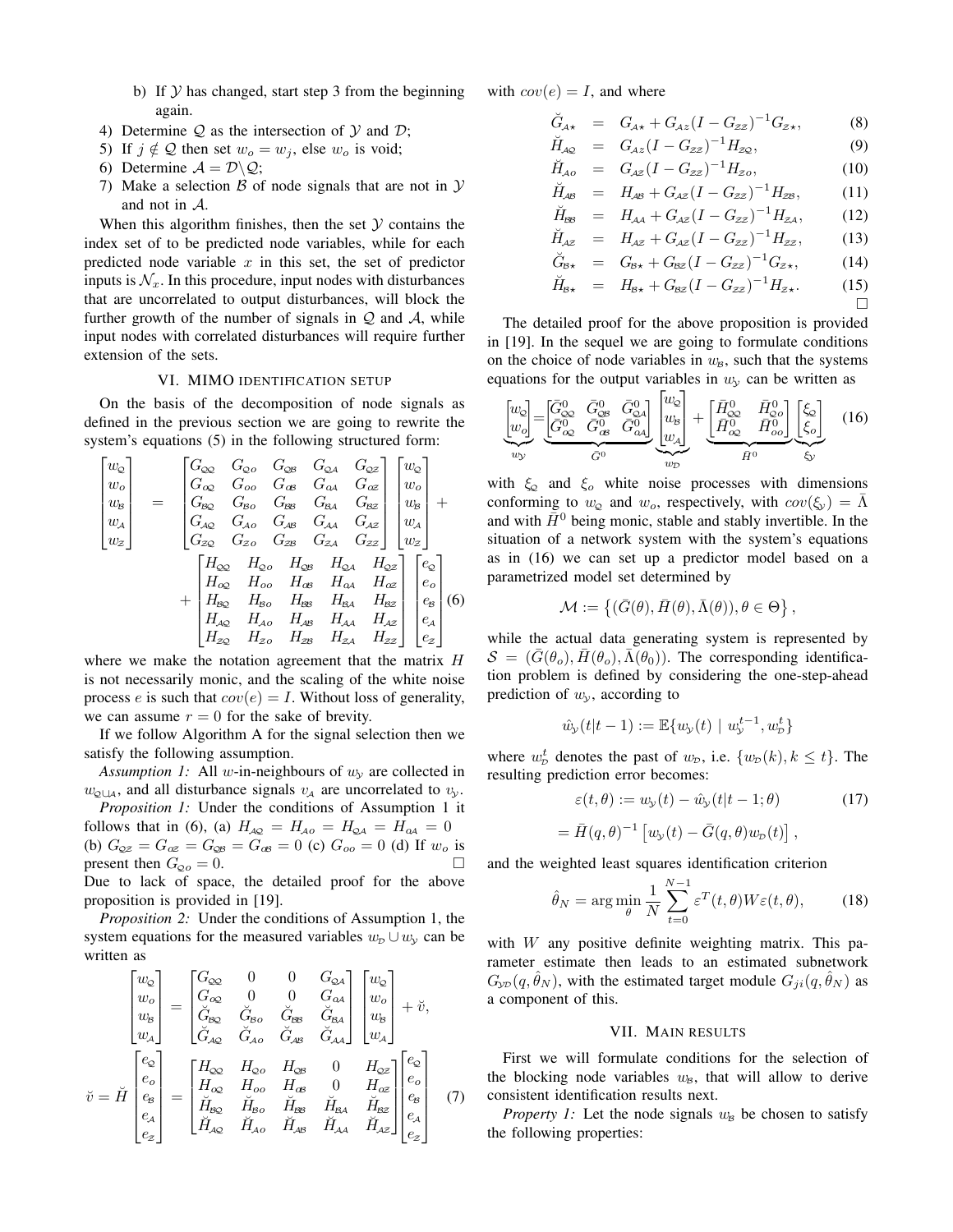- 1) If there are no confounding variables for the estimation problem  $w_{\mathcal{A}} \rightarrow (w_{\mathcal{Q}}, w_o)$ , then  $\mathcal B$  is void implying that  $w_{\mathcal{B}}$  is not present;
- 2) If there are confounding variables for the estimation problem  $w_A \rightarrow (w_{\mathcal{Q}}, w_o)$ , then all of the following conditions are satisfied:
	- a. For any confounding variable for the estimation problem  $w_{\mathcal{A}} \rightarrow (w_{\mathcal{O}}, w_{\mathcal{O}})$ , the paths from the confounding variable to a node signal  $w<sub>A</sub>$  are blocked by a node signal in  $w_{\beta}$ , where the paths are either direct or unmeasured<sup>2</sup>;
	- b. For all white noise sources  $e_k$  in  $e_{\beta}$ ,  $e_{\gamma}$  and  $e_{\gamma}$  there do not exist simultaneous paths from  $e_k$  to  $w_B$  and  $w<sub>4</sub>$ , where the paths are either direct or unmeasured. Alternatively formulated: the nonmodelled disturbances on  $w_B$  and  $w_A$  are uncorrelated;
	- c. There are no direct or unmeasured paths from  $w_i$ to node variables in  $w_{\beta}$ ;
	- d. There are no direct or unmeasured paths from  $w<sub>o</sub>$ to node variables in  $w_{\rm B}{}^3$ . — Первый профессиональный стандарт и профессиональный стандарт и профессиональный стандарт и профессиональны<br>В собстановки профессиональный стандарт профессиональный стандарт и профессиональный стандарт и профессиональн

Next we can formulate the main consistency result of this paper.

*Theorem 1:* Consider a (MIMO) network identification setup with predictor inputs  $w<sub>p</sub>$  and predicted outputs  $w<sub>v</sub>$ , satisfying the conditions of Assumption 1 (full input case). Then a prediction error identification method according to (17)-(18), applied to a parametrized model set  $\mathcal M$  will provide a consistent estimate of the target module  $G_{ji}^0$ , if

- 1) M is chosen to satisfy  $S \in \mathcal{M}$ ;
- 2) The typical regularity conditions on the data that are required for convergence of the parameter estimate in prediction error identification, see [14], are satisfied;
- 3) The blocking node signals  $w_B$  are chosen to satisfy Property 1;
- 4)  $\Phi_{\kappa}(\omega) > 0$  for a sufficiently high number of frequencies, where  $\kappa(t) := \begin{bmatrix} w_{\scriptscriptstyle D}^\top & \xi_{\scriptscriptstyle Q}^\top & w_o \end{bmatrix}^\top$ ;
- 5) All the elements in  $G_{\text{QQ}}$ ,  $G_{\text{QA}}$ ,  $G_{\text{QQ}}$ ,  $G_{\text{QA}}$  are strictly proper (or) all existing path/loop from  $w_{\mathcal{Q}}, w_o, w_{\mathcal{B}}$  to  $w_{\mathcal{O}}$  and from  $w_{\mathcal{O}}$ ,  $w_{\mathcal{O}}$ ,  $w_{\mathcal{B}}$  to  $w_{\mathcal{O}}$  have at least a delay.  $\square$

The detailed proof for the above theorem is provided in [19]. There are typically two major conditions for arriving at consistency of the target module  $G_{ji}$ : one needs to be able to deal with confounding variables through the selection of an appropriate set of (blocking) node variables  $w_B$  that is included as predictor input, and there should be enough excitiaton present in the node signals, which actually reflects a type of identifiability property [7]. Note that this excitation condition may require that there are external excitation signals present at some locations, see also [20]. Note that since we are using a direct method for identification, the signals  $r$ are not directly used in the predictor model, although they serve the purpose of providing excitation in the network.

*Remark 1:* If we consider the excitation condition formulated in condition 4 of the Theorem,we see a slight variation with respect to the classical condition for closedloop systems, which typically would contain  $w<sub>D</sub>$  and  $w<sub>o</sub>$  in the vector signal. In the considered network situation where signals can be both input and output, the signal vector in condition 4 is extended with  $\xi_0$ , i.e. the innovation signal related to the disturbances on node signals that are both input and output.

Since in the result of Theorem 1 we arrive at white innovation signals, the result can be extended to formulate Maximum Likelihood properties.

*Theorem 2:* Consider the situation of Theorem 1, and let the conditions for consistency be satisfied. Let  $\xi_{\nu}$  be normally distributed, and let  $\Lambda(\theta)$  be parametrized independently from  $G(\theta)$  and  $H(\theta)$ . Then, under zero initial conditions, the Maximum Likelihood estimate of  $\theta^0$  is

$$
\hat{\theta}_N^{ML} = \arg\min_{\theta} \det \left( \frac{1}{N} \sum_{t=1}^N \varepsilon(t, \theta) \varepsilon^T(t, \theta) \right) (19)
$$

$$
\Lambda(\hat{\theta}_N^{ML}) = \frac{1}{N} \sum_{t=1}^N \varepsilon(t, \hat{\theta}_N^{ML}) \varepsilon^T(t, \hat{\theta}_N^{ML}).
$$
 (20)

**Proof:** Can be shown by following a similar reasoning as in Theorem 1 of [5].  $\Box$ 

# VIII. SIMULATION EXAMPLES

In this section we will apply the developed local module identification methodology to two examples of dynamic networks. First we will consider the dynamic network in example 1 where  $v_2$  and  $v_4$  are mutually correlated while the other disturbance signals are uncorrelated with these and with each other. The target of identification is module  $G_{21}$ , and all node signals are available for measurements. Using the identification method developed in this paper, we first select the signals  $w_{\varphi}, w_{\varphi}, w_{\varphi}$  using the algorithm A. Since  $v_2$  and  $v_4$  are correlated we choose them both as outputs. Consequently,  $w_1$ ,  $w_3$  and  $w_4$  are chosen as inputs, so that

$$
\mathcal{Y} = \{2, 4\} \quad ; \quad \mathcal{D} = \{1, 4, 3\} \tag{21}
$$

$$
\mathcal{Q} = \mathcal{Y} \cap \mathcal{D} = \{4\} \quad ; \quad \mathcal{A} = \mathcal{D} \backslash \mathcal{Q} = \{1, 3\} \quad (22)
$$

$$
w_o = w_2. \t\t(23)
$$

For the selection of  $w_B$ , according to Property 1, we need to check the presence of confounding variables. Since all disturbance terms  $v_k, k \in \mathcal{Z} \cup \mathcal{A}$  are uncorrelated to all disturbance terms  $v_l, l \in \mathcal{Y}$ , there are no confounding variables for the estimation problem  $w_A \rightarrow (w_{\Omega}, w_{\Omega})$ . Therefore  $w_{\beta}$  is void. Now we have the predictor inputs  $w<sub>D</sub>$  and the predicted outputs  $w<sub>y</sub>$  for the MIMO identification setup that will satisfy the essential conditions of Theorems 1 and 2.

*Example 2:* Consider the network sketched in Figure 2, and let module  $G_{12}$  be the target module for identification. The disturbance correlation structure in the network is presented in Figure 2 with modules in red indicating the noise dynamics.

The direct method using a MISO predictor, as addressed in [9], does not provide a consistent estimate of  $G_{12}$  since the disturbance term  $v_1$  is correlated with  $v_2$  as well as  $v_3$  and therefore we resort to the identification framework developed

<sup>&</sup>lt;sup>2</sup>An unmeasured path is a path that runs through nodes in  $w_z$  only.

<sup>&</sup>lt;sup>3</sup>Condition 2d drops, if  $w_j$  is in  $w_{\mathcal{Q}}$  and  $w_o$  is void.